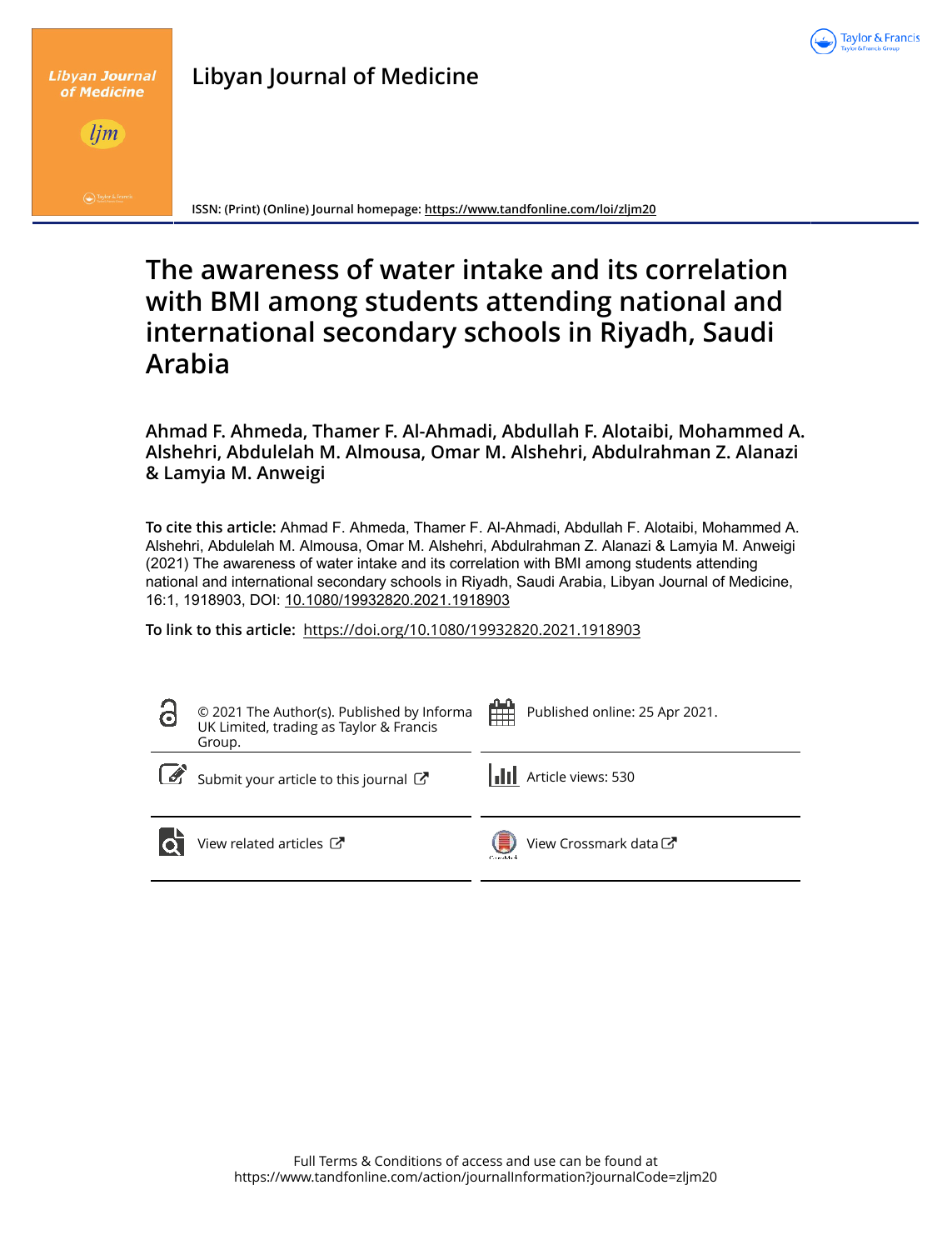#### ORIGINAL ARTICLE

**a** OPEN ACCESS **D** Check for updates

# **The awareness of water intake and its correlation with BMI among students attending national and international secondary schools in Riyadh, Saudi Arabia**

Ahm[a](http://orcid.org/0000-0001-5962-9573)d F. Ahmeda <sub>@</sub>[a,b](#page-1-0), Thamer F. Al-Ahmadi<sup>[c](#page-1-1)</sup>, Abdullah F. Alotaibi<sup>c</sup>, Mohammed A. Alshehri<sup>c</sup>, Abdulelah M. Almousa<sup>[c](#page-1-1)</sup>, Omar M. Alshehri<sup>c</sup>, Abdulrahman Z. Alanazi[c](#page-1-1) an[d](#page-1-2) Lamyia M. Anweigi<sup>d</sup>

<span id="page-1-2"></span><span id="page-1-1"></span><span id="page-1-0"></span>aDepartment of Basic Medical Sciences, College of Medicine, Ajman University, Ajman, United Arab Emirates; <sup>b</sup>Center of Medical and Bio-allied Health Sciences Research, Ajman University, Ajman, United Arab Emirates; College of Medicine, King Saud University, Riyadh, Saudi Arabia; <sup>d</sup>College of Dental Medicine, QU Health, Qatar University, Doha, Qatar

#### ABSTRACT

Dehydration is linked to worse cognitive functions and preference for beverages that are linked to obesity and other health conditions. Saudi Arabia's hot climate can exacerbate these effects and it is important to ensure that children in the region understand the benefits of adequate water intake. To evaluate secondary school student perceptions and practices regarding water intake, investigate how water intake is related to BMI and school performance, and compare international schools to national schools. This cross-sectional study surveyed understanding and practices relating to water intake of national and international secondary school students using a questionnaire based on a random selection of schools and students. One-hundred and sixty-two students from international schools (I) and 157 from national schools (N) responded. Most were aged 16 and 17 years old (I:61.1%, N:76.5%,  $p = .005$ ). The average BMI of all students was 24.9  $\pm$  6.013 (I:23.6  $\pm$  4.658, N:26.1  $\pm$  6.931, p < 0.001). Students understood beverages do not replace water intake (I:80.2%, N:75.8%,  $p = .337$ ) and preferred water when thirsty (I:77.8%, N:75.2%,  $p = .549$ ). However, water consumption was low with more than 50% of students drinking less than 1500 ml a day (I:54.3%, N:70.7%,  $p = .002$ ). A positive correlation between BMI and water intake was observed only among international school students. Students have inadequate water intake despite understanding the importance of hydration. There are some differences between international school students and national school students that can be attributed to the availability and sources of water, though other factors cannot be excluded.

## **1. Introduction**

Water is considered to comprise two-thirds of our body fluids and is essential to sustain life and to maintain all functions of the human body. Sufficient water intake is important to aid food ingestion and digestion, regulate body temperature, and maintain adequate blood circulation which carries nutrients and oxygen to cells. Chronic dehydration has adverse effects on cognitive and physical performance, as well as on general health [[1](#page-6-0)]. Without any water intake, we cannot survive for more than a few days [\[2\]](#page-6-1).

The amount of water intake required depends on a variety of factors, including age, body size, metabolism, physical activity and environmental conditions such as humidity and temperature [[3\]](#page-6-2). As such, it is challenging to define an adequate intake of total water (from all sources), but it is estimated to range between 2700 to 3700 in adults [\[3](#page-6-2)]. Despite this scientific uncertainty, the benefits of good hydration are well established and numerous studies have concentrated in evaluating public awareness on the subject. In some

cases, lack of awareness is evident, as shown in a study of 1,483 adults in China where two-thirds of the participants were unaware of water-intake recommendations by the Chinese Nutrition Society (1,200 mL/day) and one third did not meet these recommendations [\[4](#page-6-3)].

Although there are multiple sources of water, including food and fluids such as milk, drinking water, tea, coffee, and beverages [[3\]](#page-6-2), not all healthy. Of particular interest are sugar-sweetened beverages (SSBs) because these are linked to obesity [[5,](#page-6-4)[6](#page-6-5)]. Replacing SSBs with calorie-free beverages leads to reduced weight gain in children [\[7\]](#page-6-6) and there is a strong relationship between water consumption and weight loss [\[8](#page-6-7),[9\]](#page-6-8). Individuals who drink water are likely to experience weight loss compared to those who drink sweetened beverages (with the exception of coffee), who are likely to experience weight gain [[10](#page-7-0)[,11\]](#page-7-1). However, even when awareness of the benefits of water is high, practice can still remain poor, as shown by a study of schoolchildren in China, where the majority of

**CONTACT** Ahmad Ahmeda **a.** ahmeda@ajman.ac.ae **C**Ollege of Medicine, Ajman University, Ajman, United Arab Emirates

© 2021 The Author(s). Published by Informa UK Limited, trading as Taylor & Francis Group.

This is an Open Access article distributed under the terms of the Creative Commons Attribution-NonCommercial License (http://creativecommons.org/licenses/by-nc/4.0/), which permits unrestricted non-commercial use, distribution, and reproduction in any medium, provided the original work is properly cited.

ARTICLE HISTORY

Received 25 January 2021 Accepted 15 April 2021

**KEYWORDS** Water intake; BMI; secondary school students; academic performance

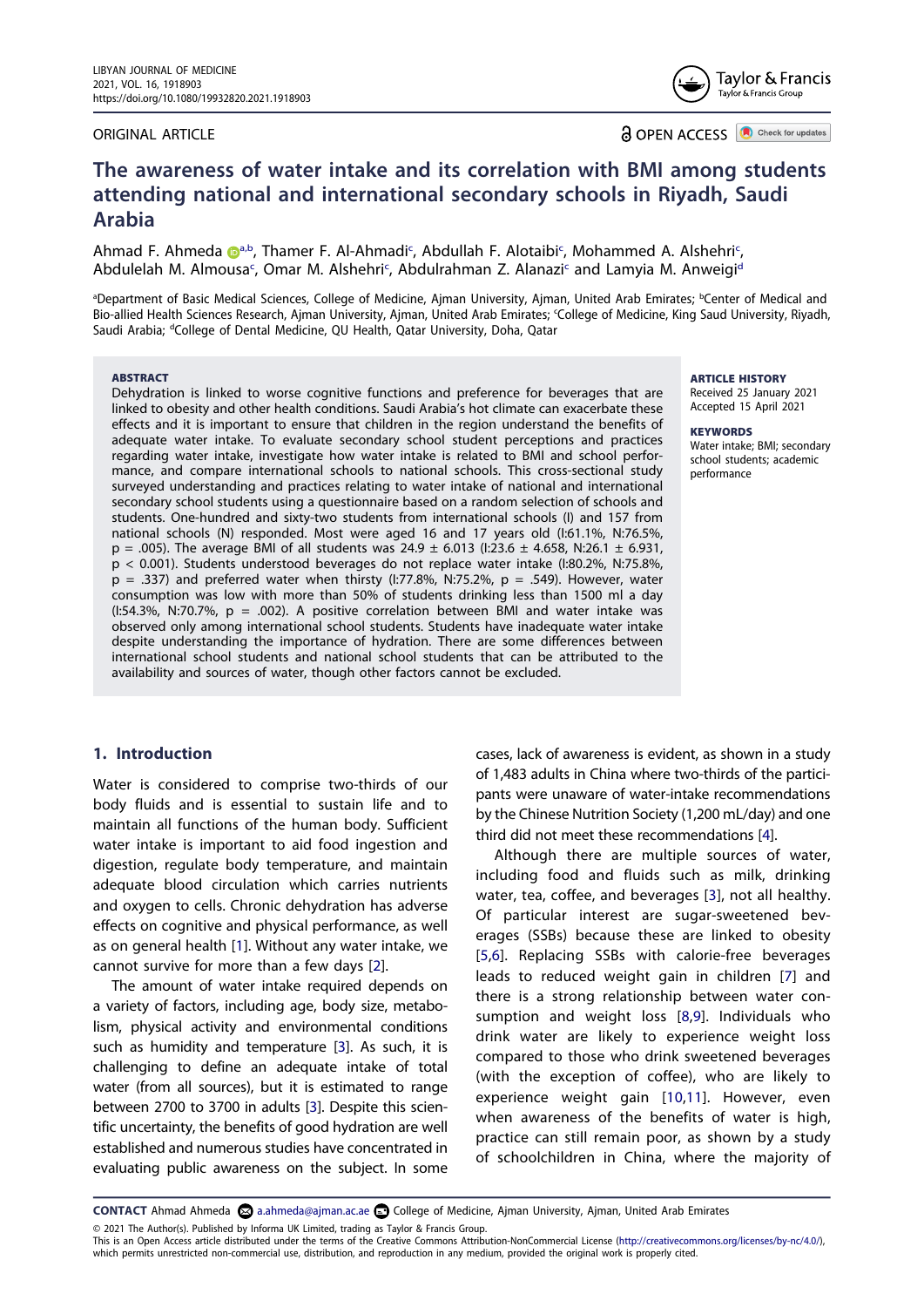participants understood the benefits of drinking water and yet preferred sugary drinks [\[12\]](#page-7-2). There is, therefore, a need to educate the population on the benefits of healthy water intake and schools are the best place to start such programs. Also, an attempts should be made to improve access to water sources, especially at schools and working areas in hot, dry environments [[1](#page-6-0)].

The issue of dehydration is more pronounced in hot climates [\[3](#page-6-2)], like Saudi Arabia. The General Directorate of Nutrition in Saudi Arabia recommends a water intake of 1.5 L (6 cups), though it acknowledges that specifying a minimal intake can lead to dehydration due to the numerous factors that affect fluid intake needs, such as physical activity, diet and health [\[13](#page-7-3)]. For adults, a total water intake of at least 3 L can be considered satisfactory [[14\]](#page-7-4). In Riyadh, a considerably hot zone, children are at risk of dehydration because they spend long hours away from their parents' supervision. However, there is limited literature on the level of awareness of the benefits of hydration or current practices among this group. A report involving 725 children (7–12 years old) from Al-Baha city, Saudi Arabia, revealed a high intake of sweets products and sweetened-carbonated soft drinks among children [\[15\]](#page-7-5). Another study from 2006 of 344 children (12–13 years old) in Riyadh City also reported that most fluid intake came from both carbonated soft drink and fruit juice/drink, with water only accounting for 37% of the fluid intake [\[16](#page-7-6)]. High intake of sugar-sweetened beverages is correlated with low water intake and obesity [[17\]](#page-7-7), and further studies are needed to examine water consumption and its determinates among Saudi children.

The aim of the study was therefore to evaluate children's fluid intake practices and awareness of the importance of keeping themselves well hydrated. The objectives were to ascertain their knowledge on adequate hydration and healthy drinking, evaluate fluid intake practices, investigate the relation between body mass index (BMI) and water intake, explore correlations between water intake and students' school performance, and compare the findings between national and international secondary schools. Compared to international schools, public national schools are not as well funded, do not have admission fees, and students are from low to middle socioeconomic class with lower level of education. As such, a comparison will allow to identify if these factors also affect water intake behavior. The null hypothesis was that there are no differences in knowledge and practices of healthy fluid intake between children at international schools and national schools.

#### **2. Methods**

## **2.1. Study design, setting, and participants**

This was a questionnaire-based cross-sectional study of children attending national and international secondary schools in Riyadh city. The population of interest was secondary school children in Riyadh city, so all students from 1st, 2nd, and 3rd year of secondary schools were eligible to participate. There were no exclusion criteria (apart from unwillingness to participate).

Based on the proportional allocation technique, students were selected using the multistage stratified random sampling method. Firstly, two national and two international secondary schools were selected randomly from a list of all schools in Riyadh, Saudi Arabia. Then, from each selected school, all students from each educational grade (1st, 2nd, and 3rd year) in attendance the day of the data collection were asked to participate.

#### **2.2. Measures**

A self-administrated questionnaire with 25 questions was designed by a panel of doctors (including from the Public Health Department) for the assessment of students' awareness and knowledge about the importance of water intake, as well as their drinking practices. The schools' principal and teachers were also involved in the design to ensure that the questions were in alignment to the school's policy and did not affect the privacy of the students. The questionnaire included basic demographic questions (age, selfreported grades).

The BMI was calculated from the height and weight. Weight and height were measured based on the World Health Organization guidelines [\[18](#page-7-8)]; students were asked to remove all objects from their pockets, be barefoot, and wear light clothing. We categorized BMI as <18.5 (Underweight), 18.5–24.9 (Normal), 25–29.5 (Overweight), and ≥30 (Obese).

#### **2.3. Sample size**

A pilot study of was performed to confirm that students understood the questionnaire and estimate sample size for the purpose of comparing children from national and international schools. Twenty students were randomly selected from two different secondary schools (national and international). We found out that 13 out of 20 (65%) in international schools and 9 out of 20 (45%) in public schools were aware of the importance of water intake. For a power of 90%, 95% confidence intervals, a proportion of 65% in one group and 45% in the other, a minimum sample size of 128 per school type was calculated based on the two-proportion formula [[19](#page-7-9)]. To ensure the minimum sample size was reached, we chose two schools from each school-type cluster.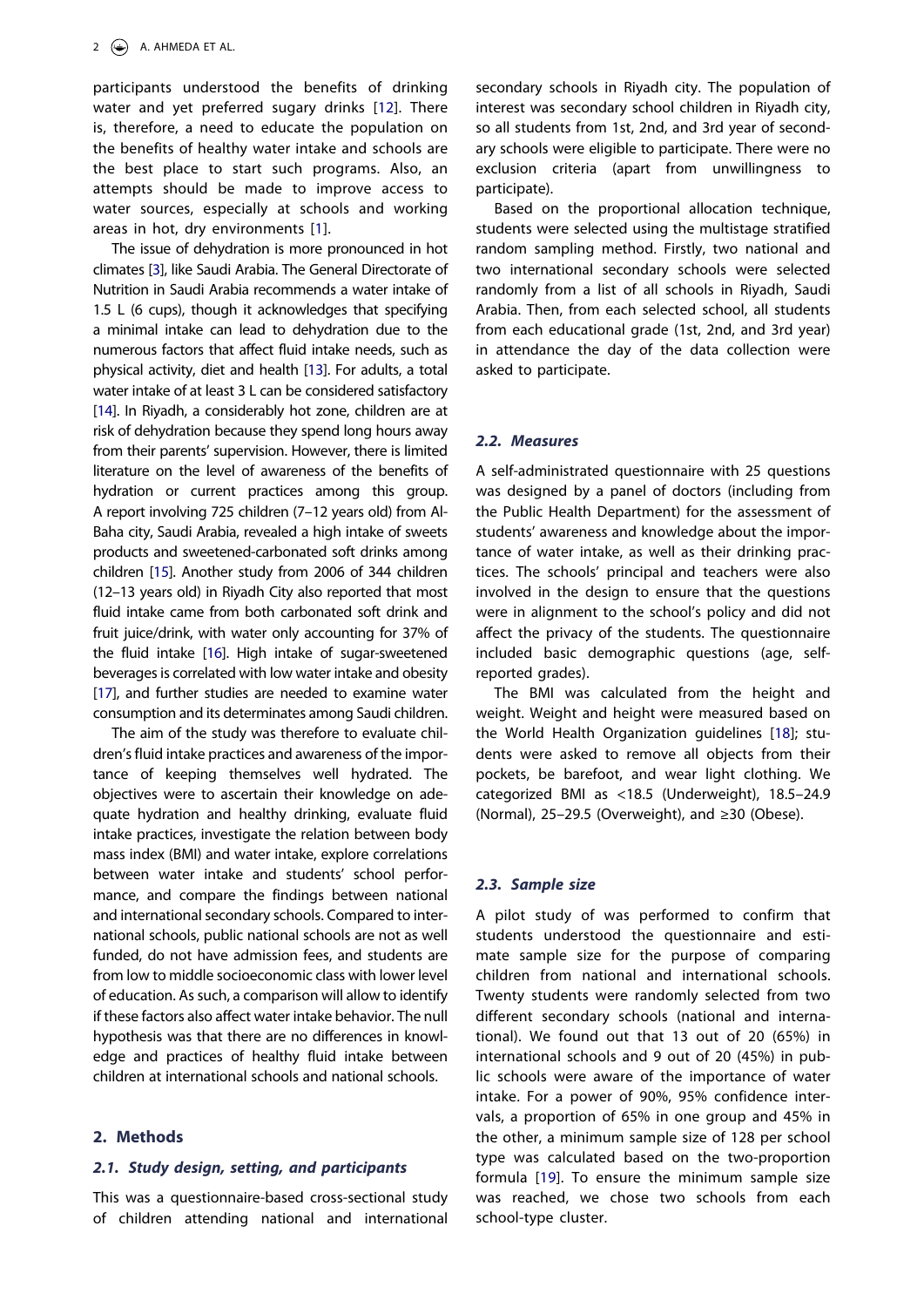#### **2.4. Statistical analysis**

Data were entered and analyzed using the Statistical Package for Social Sciences version 21 (SPSS Inc., Chicago, IL, USA). Descriptive statistics (mean, standard deviation, and percentages) were used to describe the quantitative and categorical variables. Unpaired T-test for continuous variables and Pearson chi-square test was used to observe and quantify an association between categorical study and outcome variables. A p-value of <0.05 was set as significant, and 95% confidence intervals (CI) were used to report the statistical significance and precision of the results.

#### **2.5. Ethics**

The study was accepted and reviewed by The Institutional Review Board of the College of Medicine Research Center, Vice Deanship for Scientific Affairs, and College of Medicine, King Saud University. Written consent was obtained from all participants after they had been given a complete explanation of the aims of the research and the nature of the questionnaire.

#### **3. Results**

The study took place from February to April of 2018. [Table 1](#page-3-0) shows the demographics and characteristics of the participants. The schools that were randomly selected were the British International school, the Alrowad International school, the King Saud Secondary school, and the Prince Abdul Majeed Bin Abdulaziz secondary school in Riyadh. Three hundred and nineteen students completed the questionnaires, 162 from international schools and 157 from national. Average student age was similar between

<span id="page-3-0"></span>**Table 1.** Participants' characteristics (n = 319).

|                   | International school<br>$(N = 162)$ | National school<br>$(N = 157)$ |         |
|-------------------|-------------------------------------|--------------------------------|---------|
|                   | n (%)                               | n(%)                           | P value |
| Age               |                                     |                                |         |
| 15 years          | 32 (19.8%)                          | 11 (7%)                        | < 0.005 |
| 16 years          | 49 (30.2%)                          | 56 (35.7%)                     |         |
| 17 years          | 50 (30.9%)                          | 64 (40.8%)                     |         |
| 18 years          | 31 (19.1%)                          | 26 (16.6%)                     |         |
| Chronic illness   |                                     |                                |         |
| Yes               | $0(0\%)$                            | 4(2.5%)                        | .041    |
| No                | 162 (100%)                          | 153 (97.5%)                    |         |
| BMI               |                                     |                                |         |
| < 18.5            | 16 (9.9%)                           | 18 (11.5%)                     | < 0.005 |
| (Underweight)     |                                     |                                |         |
| $18.5 - 24.9$     | 95 (58.6%)                          | 60 (38.2%)                     |         |
| (Normal)          |                                     |                                |         |
| $25 - 29.5$       | 35 (21.6%)                          | 38 (24.2%)                     |         |
| (Overweight)      |                                     |                                |         |
| $\geq$ 30 (Obese) | 16 (9.9%)                           | 41 (26.1%)                     |         |
| Grade             |                                     |                                |         |
| Excellent         | 73 (45.1%)                          | 108 (68.8%)                    | < .005  |
| Very good         | 51 (31.5%)                          | 35 (22.3%)                     |         |
| Good              | 30 (18.5%)                          | 14 (8.9%)                      |         |
| Acceptable        | 8 (4.9%)                            | $0(0\%)$                       |         |

international schools (16.5 years  $\pm$  10.02 SD) and national schools (16.7 years  $\pm$  0.84, p = 0.094). However, the distribution of ages was different between schools with 16 and 17-year-old students comprising 61.1% of students in international schools compared to 76.5% in national schools ( $p = 0.005$ ). Only 4 students had any chronic illnesses. The average BMI of all students was  $24.9 \pm 6.013$ , with the BMI of students at international schools (23.6  $\pm$  4.658) being lower than that of students at national schools (26.1  $\pm$  6.931), p < 0.001. International schools had a much higher percentage of students with BMI of 18.5 to 24.9 (58.6%) than national schools (38.2%). Lastly, the majority of students had very good or excellent grades, and that was true for both types of schools. Students in national schools counted their grades higher (8.759  $\pm$  1.24) than students in international schools  $(8.1107 \pm 1.51)$ , p = 0.015.

Water consumption was low with the most frequent amount being 1000 to 1500 ml in both international (36.4%) and national (39.5%) schools ([Table 2\)](#page-4-0). However, more students in international schools consumed larger amounts of water than students in national schools, [Table 2](#page-4-0) ( $p = 0.002$ ). These results are reflected also in the ml/kg water consumption ([Table 2](#page-4-0)). Most students also reported that the body needs 5–10 cups of water a day, though students in international schools were more likely to think so than students in national schools ( $p < 0.005$ ).

Most students reported that they drink water when they feel thirsty (with no difference between schools,  $p = 0.549$ , fewer students in national schools compared to international schools drunk water regularly (32.5% vs 46.3%), and most students in national schools preferred soda when having a meal (45.9%) compared to those in international schools (21.0%), who still preferred water (45.7%) ([Table 2\)](#page-4-0).

Students in international schools were more likely to drink barrel water compared to national schools (1.9%), which drunk bottled water (58%),  $p < 0.001$ [\(Table 3\)](#page-4-1), and the main areas providing water were cafeterias in both international schools (47.5%) and national (81.5%), p < 0.001.). A substantial percentage did not carry water bottles with them (42.6% in international schools, 74.5% in national schools, p < 0.001), and if they did, most only filled them once (37.4% in international schools, 52.4% in national schools,  $p = 0.140$ , despite the fact that most bottles were small (42.5% had less than 500 ml capacity in national schools).

Many students observed that they had never been reminded to bring a bottle of water with them during training ([Table 4\)](#page-5-0), though this was more frequent in national schools (89.5%), p < 0.001. The most frequent amount of water drunk after exercise was 100 ml to 600 ml, with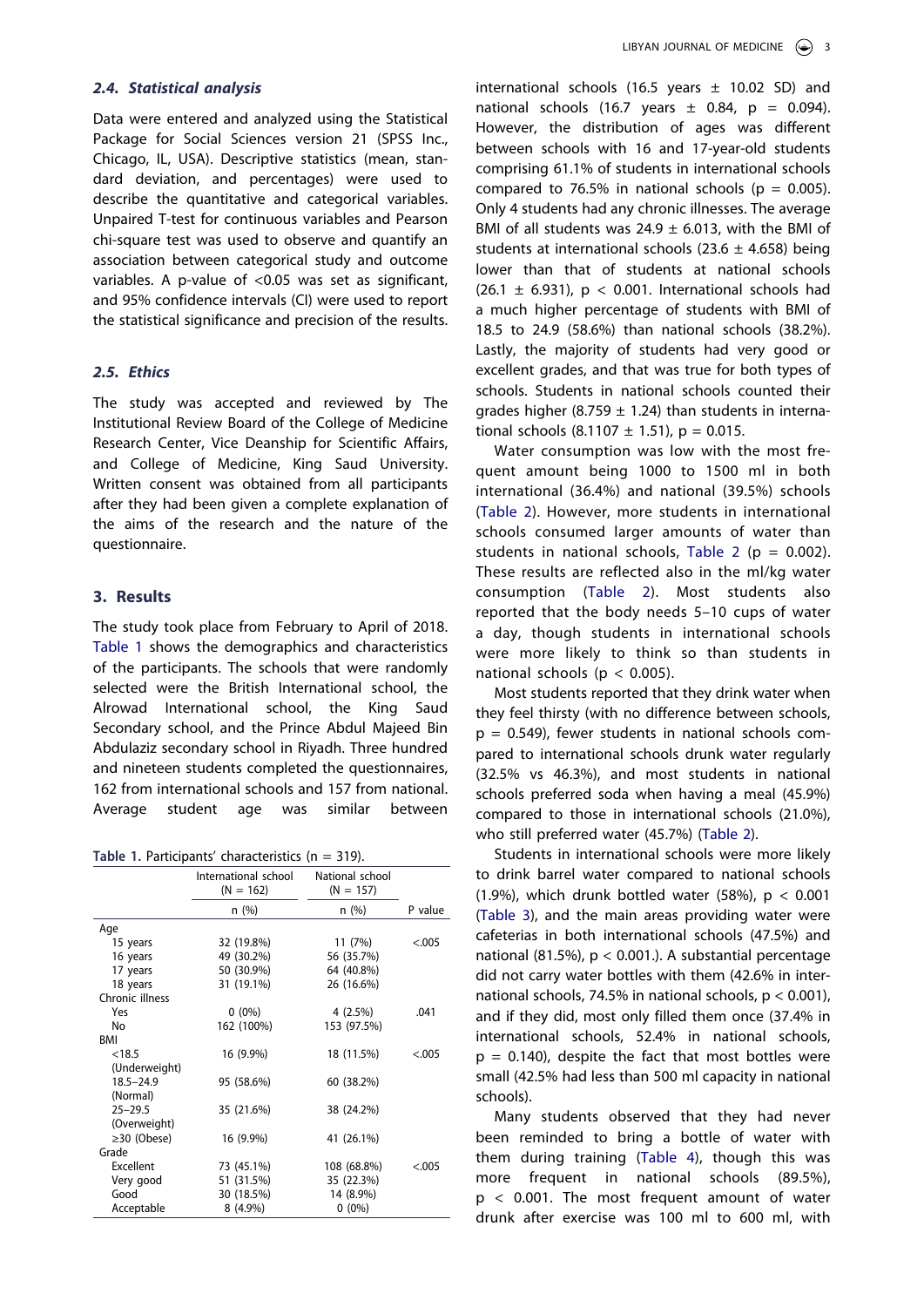#### 4  $\left(\frac{1}{2}\right)$  A. AHMEDA ET AL.

# <span id="page-4-0"></span>**Table 2.** Water drinking practices.

| N(%)<br>N(%)<br>Daily water consumption<br>10 mL/Kg<br>11 (6.8%)<br>25 (15.9%)<br>.005<br>$.08 - .153$<br>20 mL/Kg<br>33 (20.4%)<br>.19 - .286<br>42 (26.8%)<br>30 mL/Kg<br>62 (38.3%)<br>60 (38.2%)<br>.329-438<br>40 mL/Kg<br>27 (16.7%)<br>17 (10.8%)<br>.102-.181<br>50 mL/Kg<br>29 (17.9%)<br>13 (8.3%)<br>.097-.174<br>Daily water consumption<br>500-1000 mL<br>29 (17.9%)<br>49 (31.2%)<br>.002<br>.198-295<br>1000-1500 mL<br>59 (36.4%)<br>62 (39.5%)<br>$.326 - .435$ |
|----------------------------------------------------------------------------------------------------------------------------------------------------------------------------------------------------------------------------------------------------------------------------------------------------------------------------------------------------------------------------------------------------------------------------------------------------------------------------------|
|                                                                                                                                                                                                                                                                                                                                                                                                                                                                                  |
|                                                                                                                                                                                                                                                                                                                                                                                                                                                                                  |
|                                                                                                                                                                                                                                                                                                                                                                                                                                                                                  |
|                                                                                                                                                                                                                                                                                                                                                                                                                                                                                  |
|                                                                                                                                                                                                                                                                                                                                                                                                                                                                                  |
|                                                                                                                                                                                                                                                                                                                                                                                                                                                                                  |
|                                                                                                                                                                                                                                                                                                                                                                                                                                                                                  |
|                                                                                                                                                                                                                                                                                                                                                                                                                                                                                  |
|                                                                                                                                                                                                                                                                                                                                                                                                                                                                                  |
|                                                                                                                                                                                                                                                                                                                                                                                                                                                                                  |
| 41 (25.3%)<br>1500-2000 mL<br>33 (21%)<br>.187 - .282                                                                                                                                                                                                                                                                                                                                                                                                                            |
| 2000-3000 mL<br>13 (8.3%)<br>33 (20.4%)<br>.108-.188                                                                                                                                                                                                                                                                                                                                                                                                                             |
| Daily water requirements ( $cup = 200$ ml)                                                                                                                                                                                                                                                                                                                                                                                                                                       |
| < .005<br>$1-5$ cups<br>10 (6.2%)<br>47 (29.9%)<br>.138 -. 225                                                                                                                                                                                                                                                                                                                                                                                                                   |
| $5-10$ cups<br>98 (60.5%)<br>78 (49.7%)<br>.495-.607                                                                                                                                                                                                                                                                                                                                                                                                                             |
| 29 (18.5%)<br>$10-15$ cups<br>47 (29%)<br>.193-.289                                                                                                                                                                                                                                                                                                                                                                                                                              |
| 15-20 cups<br>$3(1.9\%)$<br>.015 - .057<br>7(4.3%)                                                                                                                                                                                                                                                                                                                                                                                                                               |
| Water at home                                                                                                                                                                                                                                                                                                                                                                                                                                                                    |
| 36 (22.2%)<br>22 (14%)<br>< .005<br>Tap water<br>.141-.229                                                                                                                                                                                                                                                                                                                                                                                                                       |
| Barrel water<br>36 (22.2%)<br>36 (22.9%)<br>.181 -. 276                                                                                                                                                                                                                                                                                                                                                                                                                          |
| <b>Bottled</b> water<br>72 (44.4%)<br>51 (32.5%)<br>.332-.441                                                                                                                                                                                                                                                                                                                                                                                                                    |
| Filtered water<br>18 (11.1%)<br>48 (30.6%)<br>.164 - .256                                                                                                                                                                                                                                                                                                                                                                                                                        |
| Drink with meal                                                                                                                                                                                                                                                                                                                                                                                                                                                                  |
| Water<br>74 (45.7%)<br>31 (19.7%)<br>< .005<br>.278-.384                                                                                                                                                                                                                                                                                                                                                                                                                         |
| Juices<br>.195-.292<br>38 (23.5%)<br>39 (24.8%)                                                                                                                                                                                                                                                                                                                                                                                                                                  |
| Soda<br>34 (21%)<br>72 (45.9%)<br>.281-.387                                                                                                                                                                                                                                                                                                                                                                                                                                      |
| Other<br>16 (9.9%)<br>15 (9.6%)<br>$.067 - .135$                                                                                                                                                                                                                                                                                                                                                                                                                                 |
| Drink when thirsty                                                                                                                                                                                                                                                                                                                                                                                                                                                               |
| Water<br>118 (75.2%)<br>.714-.810<br>.549<br>126 (77.8%)                                                                                                                                                                                                                                                                                                                                                                                                                         |
| Juices<br>17 (10.8%)<br>12 (7.4%)<br>$.062 - .128$                                                                                                                                                                                                                                                                                                                                                                                                                               |
| Soda<br>22 (13.6%)<br>18 (11.5%)<br>.091-.167                                                                                                                                                                                                                                                                                                                                                                                                                                    |
| Other<br>$2(1.2\%)$<br>4(2.5%)<br>.007-.040                                                                                                                                                                                                                                                                                                                                                                                                                                      |
| Frequency of water intake                                                                                                                                                                                                                                                                                                                                                                                                                                                        |
| .012<br>75 (46.3%)<br>51 (32.5%)<br>Regularly<br>.341-.451                                                                                                                                                                                                                                                                                                                                                                                                                       |
| When thirsty<br>106 (67.5%)<br>87 (53.7%)<br>.549-.659                                                                                                                                                                                                                                                                                                                                                                                                                           |
| I drink water more during:                                                                                                                                                                                                                                                                                                                                                                                                                                                       |
| 152 (93.8%)<br>146 (93%)<br>.901-.959<br>.764<br>summer                                                                                                                                                                                                                                                                                                                                                                                                                          |
| winter<br>10 (6.2%)<br>11 (7%)<br>.041-.099                                                                                                                                                                                                                                                                                                                                                                                                                                      |

#### <span id="page-4-1"></span>**Table 3.** Water supply in schools.

|                             | International school ( $n = 162$ ) | National school ( $n = 157$ ) | CI 95%      | P value  |
|-----------------------------|------------------------------------|-------------------------------|-------------|----------|
|                             | N(%)                               | N(%)                          |             |          |
| Type of water               |                                    |                               |             |          |
| Tap water                   | 42 (25.9%)                         | 49 (31.2%)                    | .236-.338   | < .0001  |
| Barrel water                | 59 (36.4%)                         | $3(1.9\%)$                    | .152-.242   |          |
| Bottled water               | 54 (33.3%)                         | 91 (58%)                      | .399-.511   |          |
| Filtered water              | 7(4.3%)                            | 14 (8.9%)                     | .041-.099   |          |
| Source                      |                                    |                               |             |          |
| Cafeteria                   | 77 (47.5%)                         | 128 (81.5%)                   | .587-.695   | < .0001  |
| Cooler                      | 72 (44.4%)                         | 25 (15.9%)                    | .254-.358   |          |
| <b>Toilets</b>              | 8 (4.9%)                           | 2(1.3%)                       | .015 - .057 |          |
| Others                      | $5(3.1\%)$                         | 2(1.3%)                       | .009-.045   |          |
| carry a water bottle        |                                    |                               |             |          |
| Yes                         | 93 (57.4%)                         | 40 (25.5%)                    | .362-.473   | > 0.0001 |
| No                          | 69 (42.6%)                         | 117 (74.5%)                   | .527-.638   |          |
| Frequency of filling bottle |                                    |                               |             |          |
| One time                    | 34 (37.4%)                         | 21 (52.5%)                    | .334-.509   | .14      |
| Two times                   | 32 (35.2%)                         | 15 (37.5%)                    | .277-.477   |          |
| Three times                 | 15 (16.5%)                         | 2(5%)                         | .077-.200   |          |
| Four times                  | 10 (11%)                           | 2(5%)                         | .048-.155   |          |
| Bottle capacity             |                                    |                               |             |          |
| 100-500 mL                  | 23 (24.7%)                         | 17 (42.5%)                    | .224-.386   | .063     |
| 500-1000 mL                 | 58 (62.4%)                         | 16 (40%)                      | .468-.642   |          |
| 1000-1500 mL                | 10 (10.8%)                         | 7 (17.5%)                     | .076-.197   |          |
| 1500-2000 mL                | $2(2.2\%)$                         | $0(0\%)$                      | .002-.053   |          |

a higher percentage in international schools drinking 300 ml – 600 ml. The vast majority of students preferred water after exercise and understood that water intake depends on physical activity.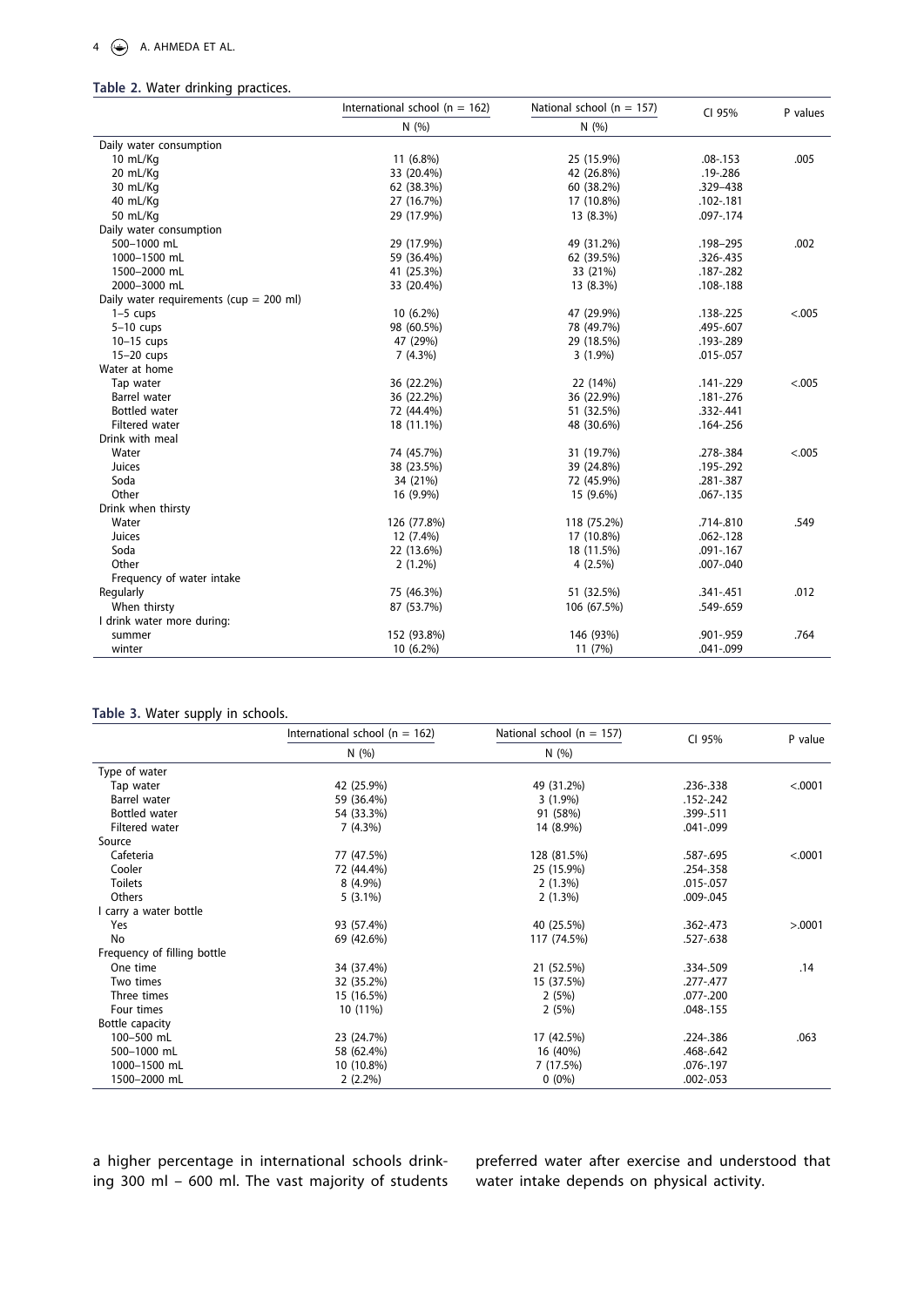<span id="page-5-0"></span>**Table 4.** Water intake practices during exercise and physical activities.

|                                           | International school ( $n = 162$ ) | National school ( $n = 157$ ) | CI 95%        | P value |
|-------------------------------------------|------------------------------------|-------------------------------|---------------|---------|
|                                           | N(%)                               | N(%)                          |               |         |
| Course trainer reminding                  |                                    |                               |               |         |
| Always                                    | 34 (21%)                           | 2(1.3%)                       | .080-.153     | < .0001 |
| Sometimes                                 | 31 (19.1%)                         | 4(2.5%)                       | .078-.149     |         |
| A few times                               | 14 (8.6%)                          | 11 (7%)                       | $.051 - .114$ |         |
| Never                                     | 83 (51.2%)                         | 140 (89.2%)                   | .645-.749     |         |
| Water intake after training               |                                    |                               |               |         |
| Often none                                | 14 (8.6%)                          | 13 (8.3%)                     | .057-.121     | < .0001 |
| 100-300 mL                                | 45 (27.8%)                         | 81 (51.6%)                    | .341-.451     |         |
| 300-600 mL                                | 86 (53.1%)                         | 53 (33.8%)                    | .381-.492     |         |
| 600-900 mL                                | 17 (10.5%)                         | $10(6.4\%)$                   | .057-.121     |         |
| Water intake depends on physical activity |                                    |                               |               |         |
| Yes                                       | 134 (82.7%)                        | 99 (63.1%)                    | .678-.778     | < .0001 |
| No                                        | 28 (17.3%)                         | 58 (36.9%)                    | $.222 - .322$ |         |
| Preferred drink after activity            |                                    |                               |               |         |
| Water                                     | 142 (87.7%)                        | 136 (86.6%)                   | .830-.903     | < .0001 |
| Juices                                    | 11 (6.8%)                          | 13 (8.3%)                     | .049-.110     |         |
| Soda                                      | 6(3.7%)                            | $8(5.1\%)$                    | .024-.073     |         |
| Other                                     | $3(1.9\%)$                         | $0(0\%)$                      | .002-.027     |         |

Students at both types of schools agreed that drinking beverages could not replace drinking water ([Table 5](#page-5-1)). Most students also realized there is a correlation between BMI and water intake ([Table](#page-5-1)  [5](#page-5-1)), though a small percentage thought water can cause weight gain (17.9% in international schools, 11.0% in national schools,  $p = 0.067$ ). Students also reported that their cognitive function is affected by dehydration, and that drinking water can prevent diseases.

Water consumption was different between students of different grades, but this was statistically significant only in international schools ( $p < 0.001$ ), where more students with excellent grades drunk 1500–2000 ml per day ([Table 6\)](#page-5-2).

Correlation analysis indicates that there is a positive relationship between BMI and water intake in international schools ( $r = .282$ ,  $P < .001$ ), but not so in national schools ( $r = .064$ ,  $P = 0.424$ ). A negative correlation between BMI and self-reported grade was

<span id="page-5-1"></span>

| Table 5. Knowledge about water intake. |  |  |  |  |  |  |
|----------------------------------------|--|--|--|--|--|--|
|----------------------------------------|--|--|--|--|--|--|

|                                                       | International school ( $n = 162$ ) | National school ( $n = 157$ ) | CI 95%    | p value |
|-------------------------------------------------------|------------------------------------|-------------------------------|-----------|---------|
|                                                       | N(%)                               | N(%)                          |           |         |
| Beverages replace water                               |                                    |                               |           |         |
| Yes                                                   | 32 (19.8%)                         | 38 (24.2%)                    | .175-.296 | .337    |
| No                                                    | 130 (80.2%)                        | 119 (75.8%)                   | .731-.825 |         |
| Is there a relationship between BMI and water intake? |                                    |                               |           |         |
| Yes                                                   | 104 (64.2%)                        | 106 (67.5%)                   | .603-.710 | .532    |
| No                                                    | 58 (35.8%)                         | 51 (32.5%)                    | .290-.397 |         |
| Drinking more water:                                  |                                    |                               |           |         |
| Increases BMI (Weight gain).                          | 19 (17.9%)                         | 12 (11%)                      | .10-.198  | .067    |
| Decreases BMI (Weight loss).                          | 44 (41.5%)                         | 62 (56.9%)                    | .424-.562 |         |
| Maintain my BMI                                       | 43 (40.6%)                         | 35 (32.1%)                    | .298-.431 |         |
| >8 h dehydration affects mentality and understanding  |                                    |                               |           |         |
| Yes                                                   | 129 (79.6%)                        | 111 (70.7%)                   | .701-.799 | .065    |
| No                                                    | 33 (20.4%)                         | 46 (29.3%)                    | .201-.299 |         |
| Drinking enough water could prevent disease           |                                    |                               |           |         |
| Yes                                                   | 147 (90.7%)                        | 144 (91.7%)                   | .876-.941 | .757    |
| No                                                    | 15 (9.3%)                          | 13 (8.3%)                     | .059-.124 |         |

#### <span id="page-5-2"></span>**Table 6.** Relationship between daily consumption of water and self-reported grade.

|                            |             | Amount of water per day |             |            |    |         |
|----------------------------|-------------|-------------------------|-------------|------------|----|---------|
| International school grade | $0.5 - 1$ L | $1 - 1.5$ L             | $1.5 - 2$ L | $2 - 3$ L  | df | P-value |
| Excellent                  | $8(4.9\%)$  | 18 (11.1%)              | 31 (13%)    | 26 (16%)   | 9  | < .001  |
| Very good                  | 13 (8%)     | 24 (14.8%)              | $10(6.2\%)$ | 4(2.5%)    |    |         |
| Good                       | 4(2.5%)     | 14 (8.6%)               | $10(6.2\%)$ | $2(1.2\%)$ |    |         |
| Acceptable                 | 4(2.5%)     | $3(1.9\%)$              | $0(0\%)$    | $1(0.6\%)$ |    |         |
| National school grade      |             |                         |             |            |    |         |
| Excellent                  | 31 (19.7%)  | 42 (26.8%)              | 23 (14.6%)  | 12 (7.6%)  | 6  | .255    |
| Very good                  | 11 (7%)     | 17 (10.8%)              | $6(3.8\%)$  | $1(0.6\%)$ |    |         |
| Good                       | 7 (4.5%)    | $3(1.9\%)$              | 4(2.5%)     | $0(0\%)$   |    |         |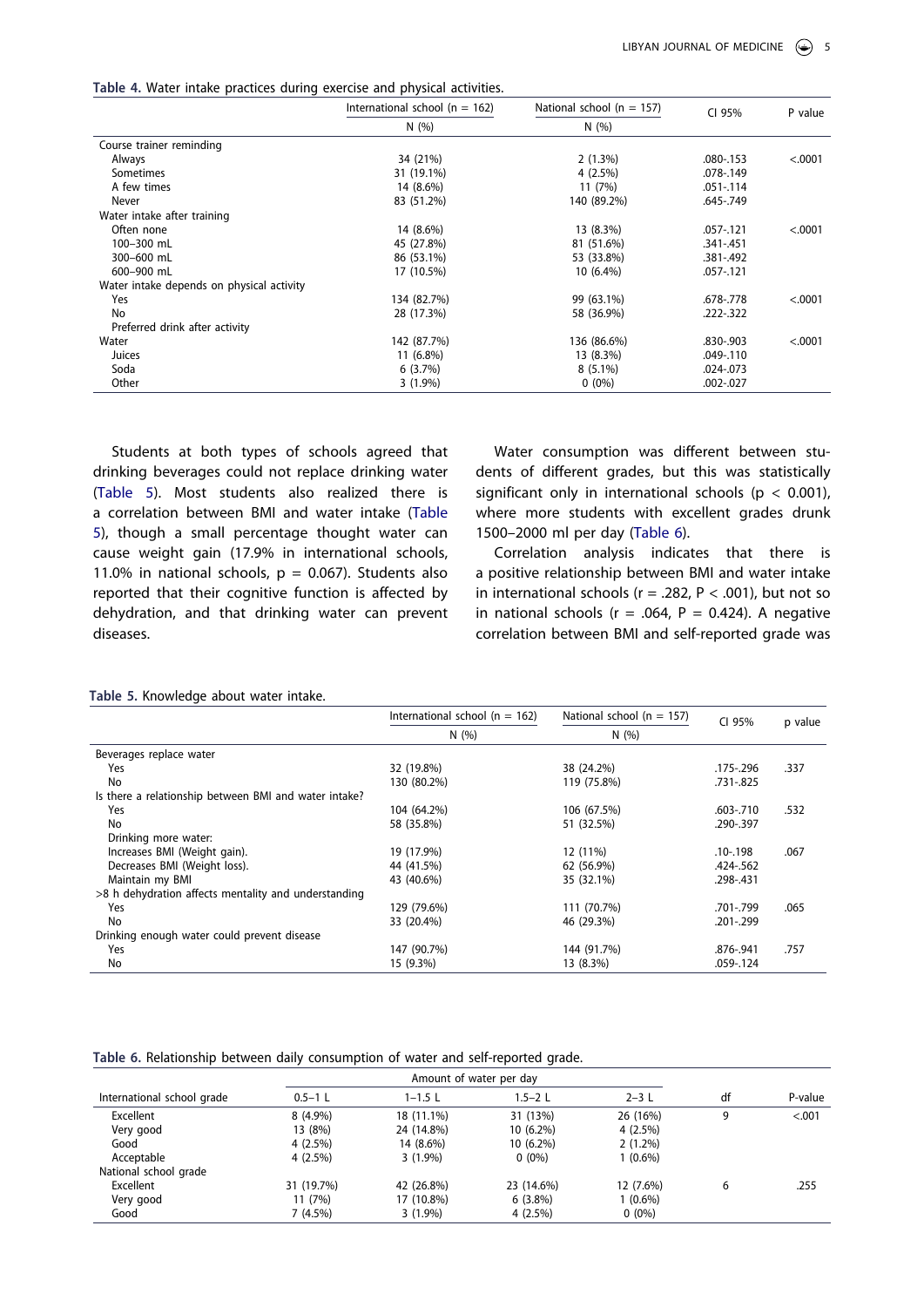observed in both international ( $r = -.192$ ,  $P = .015$ ) and national schools ( $r = -.196$ ,  $P = .014$ ).

# **4. Discussion**

Knowledge and awareness of the importance of water intake among international school students appeared to be higher than among national school students, as they reported carrying their own water bottle, consume the proper amount of water, and consume water while having their meals rather than soft drinks or other beverages that are a known risk to obesity [[10](#page-7-0)[,11](#page-7-1)]. Although previous studies show that there is a link between BMI and water intake [\[8–10\]](#page-6-7), our findings indicate that the correlation is weak and does not apply to all settings. The effect of confounding factors that are known to affect BMI, such as sedentary life style and dietary intake [\[8](#page-6-7)], cannot be ruled out.

An interesting observation is that students from national schools consume water more frequent in the form of bottled water from the cafeteria, while international school students consume bottled water less frequently. We presume that there are two reasons behind that. Firstly, international schools offered coolers and barreled water for free to their students. Secondly, more international school students bring their own water bottle (57.4%) than national school students (25.5%).

Despite this cohort not meeting the required water intake of 2000–3000 ml/day [[3\]](#page-6-2), most students had very good or excellent grades. This possibly relates to the fact that mild transient dehydration doesn't affect cognitive function [\[3](#page-6-2)] and, thus, academic performance is not affected the same as in prolonged dehydration.

A limitation of this study is that there is no validated questionnaire measuring the level of awareness of water intake and its correlation with BMI in the literature, so we had to construct our own. However, we utilized a panel of experts and piloted the questionnaire on a small number of students prior to the main study. In addition, we did not explore the reasons behind non-completion of the questionnaires. Finally, we did not have any data on gender, so we could not report age and gender specific BMIs, nor evaluate if there was an unequal ratio of male to female children between the two types of schools.

# **5. Conclusion**

Students understand the importance of water intake, generally prefer water when thirsty, and yet do not drink enough. There are some differences between international school students and national school students that can be attributed to the availability and sources of water, though other factors cannot be excluded. Finally, BMI does not always correlate with water intake.

## **6. Recommendations**

Our results should be corroborated with studies that further explore students' awareness and perception about their daily need of water and benefits of proper hydration. We encourage the Ministry of Health to collaborate with the Ministry of Education to establish programs that educate students on the importance of drinking water, and to ensure free water is provided to all students.

# **Acknowledgments**

The authors would like to thank the school principals for giving permission to conduct this research at their schools. The authors would also like to express gratitude to the secondary school students in Riyadh, Saudi Arabia who participated in this study. The corresponding author would like to thank Ajman University (AU) for all supports.

#### **Disclosure statement**

No potential conflict of interest was reported by the author(s).

# **ORCID**

Ahmad F. Ahmeda http://orcid.org/0000-0001-5962-9573

#### **References**

- <span id="page-6-0"></span>[1] Bar-David Y, Urkin J, Kozminsky E. The effect of voluntary dehydration on cognitive functions of elementary school children. Acta Paediatrica. 2005 Nov 1;94 (11):1667–1673.
- <span id="page-6-1"></span>[2] Packer RK How long can the average person survive without water? [Internet]. Scientific American; 2002 [cited 2020 Nov 2]. Available from: [https://www.scienti](https://www.scientificamerican.com/article/how-long-can-the-average/) [ficamerican.com/article/how-long-can-the-average/](https://www.scientificamerican.com/article/how-long-can-the-average/)
- <span id="page-6-2"></span>[3] Popkin BM, D'Anci KE, Rosenberg IH. Water, hydration, and health: nutrition Reviews©. Nutr Rev. 2010 Aug;68 (8):439–458.
- <span id="page-6-3"></span>[4] Ma G, Zhang Q, Liu A, et al. Fluid intake of adults in four Chinese cities. Nutr Rev. 2012 Nov;70:S105–10.
- <span id="page-6-4"></span>[5] Twarog JP, Peraj E, Vaknin OS, et al. Consumption of sugar-sweetened beverages and obesity in SNAP-eligible children and adolescents. Prim Care Diabetes. 2020 Apr 1;14(2):181–185.
- <span id="page-6-5"></span>[6] Ebbeling CB, Feldman HA, Chomitz VR, et al. A randomized trial of sugar-sweetened beverages and adolescent body weight. N Engl J Med. 2012 Oct 11;367(15):1407–1416.
- <span id="page-6-6"></span>[7] De Ruyter JC, Olthof MR, Seidell JC, et al. A trial of sugar-free or sugar-sweetened beverages and body weight in children. N Engl J Med. 2012 Oct 11;367 (15):1397–1406.
- <span id="page-6-7"></span>[8] Schwartz AE, Leardo M, Aneja S, et al. Effect of a school-based water intervention on child body mass index and obesity. JAMA Pediatr. 2016 Mar 1;170(3):220.
- <span id="page-6-8"></span>[9] Stookey JD, Constant F, Popkin BM, et al. Drinking water is associated with weight loss in overweight dieting women independent of diet and activity. Obesity. 2008 Nov;16(11):2481–2488.